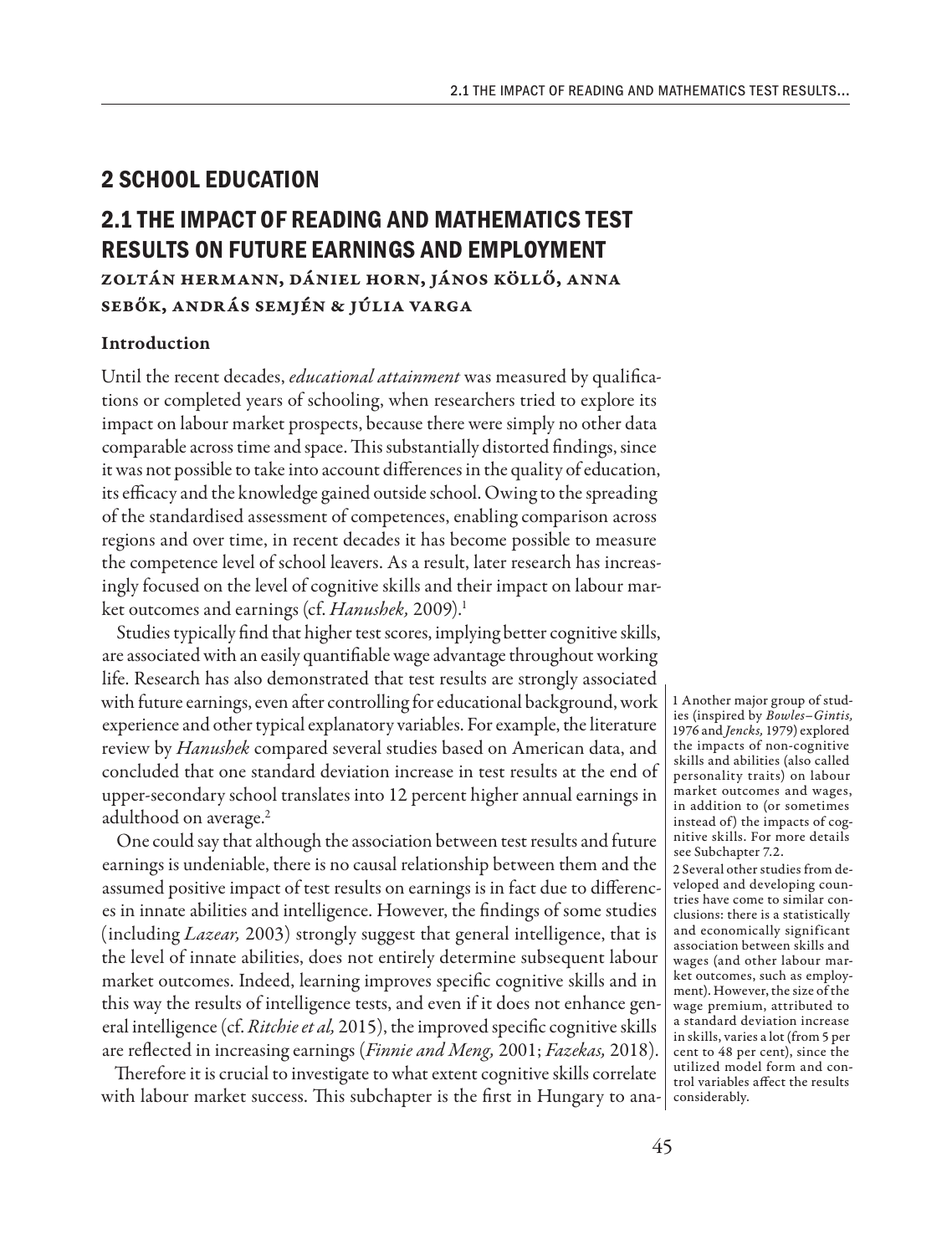lyse how standardised test results of upper-secondary school students relate to subsequent wages in young adulthood and unemployment probabilities.

### Data and methods

We used a panel of linked administrative data (Admin3) compiled in 2019 by the Databank of the Centre for Economic and Regional Studies (*Sebők,* 2019), which contains individual-level, anonymized data of 50 percent of the Hungarian population between 2003 and 2017, stored in administrative databases. The database contains data indispensable for this study such as the reading and mathematics skills of individuals assessed during their school years, as well as their qualifications, age, wages and labour market status in early adulthood.

The sample includes those who were tested either for mathematics or reading or both in grade 10 during the National Assessment of Basic Competences (NABC) in 2008, provided that there is information available concerning their labour market status in 2017. This is one cohort of upper-secondary school students, aged 25–26 in 2017.

Inactive persons and students (including the ones working and studying simultaneously) were excluded from the sample, in addition to those whose labour market status was unknown at the time of the survey.3 Therefore labour market chances are analysed from a narrow perspective (employed *versus* registered unemployed or unemployed receiving benefits).

Our earnings estimations refer to those who were employed on 15 October 2017 and whose actual wage data are available from the database. Our unemployment estimations are based on the sample including registered unemployed, recipients of unemployment benefits, participants of labour market programmes or public works and the number of employees, respectively, as of October 2017.

Mincer earnings functions (*Mincer,* 1974) were estimated first, with earnings regressed on mathematics and reading test scores in grade 10, and educational attainment, gender, estimated labour market experience<sup>4</sup> as well as the latter squared in 2017. Certain subsequent regressions were controlled for sectors, occupations and place of residence (district level). The dependent variable for the earnings regressions was the logarithm of monthly wages, thus the results can be interpreted as percentages.<sup>5</sup>

In addition, estimations on unemployment probabilities are also provided, where the dependent variable is a dummy variable taking the value 1 for registered unemployed and public works participants and 0 for employees.

The mathematics and reading scores of grade 10 pupils at the NABC in 2008 were standardised (i.e. converted into variables with means of 0 and variances of 1), therefore the coefficients in the estimations below can be interpreted as changes in standard deviation.

3 The latter group may include the unemployed or inactives not receiving social benefits and may also include those working or studying abroad. Thus it is not possible to identify the inactive population not in education accurately.

4 The estimated labour market experience is defined as the number of years between the time of obtaining the highest qualification (school attainment) and October 2017.

5 For those who did not work in their job throughout October 2017, a monthly wage was calculated from the wage observed, taking into account the number of days actually worked. Unfortunately, the database cannot at present differentiate between full-time and part-time workers.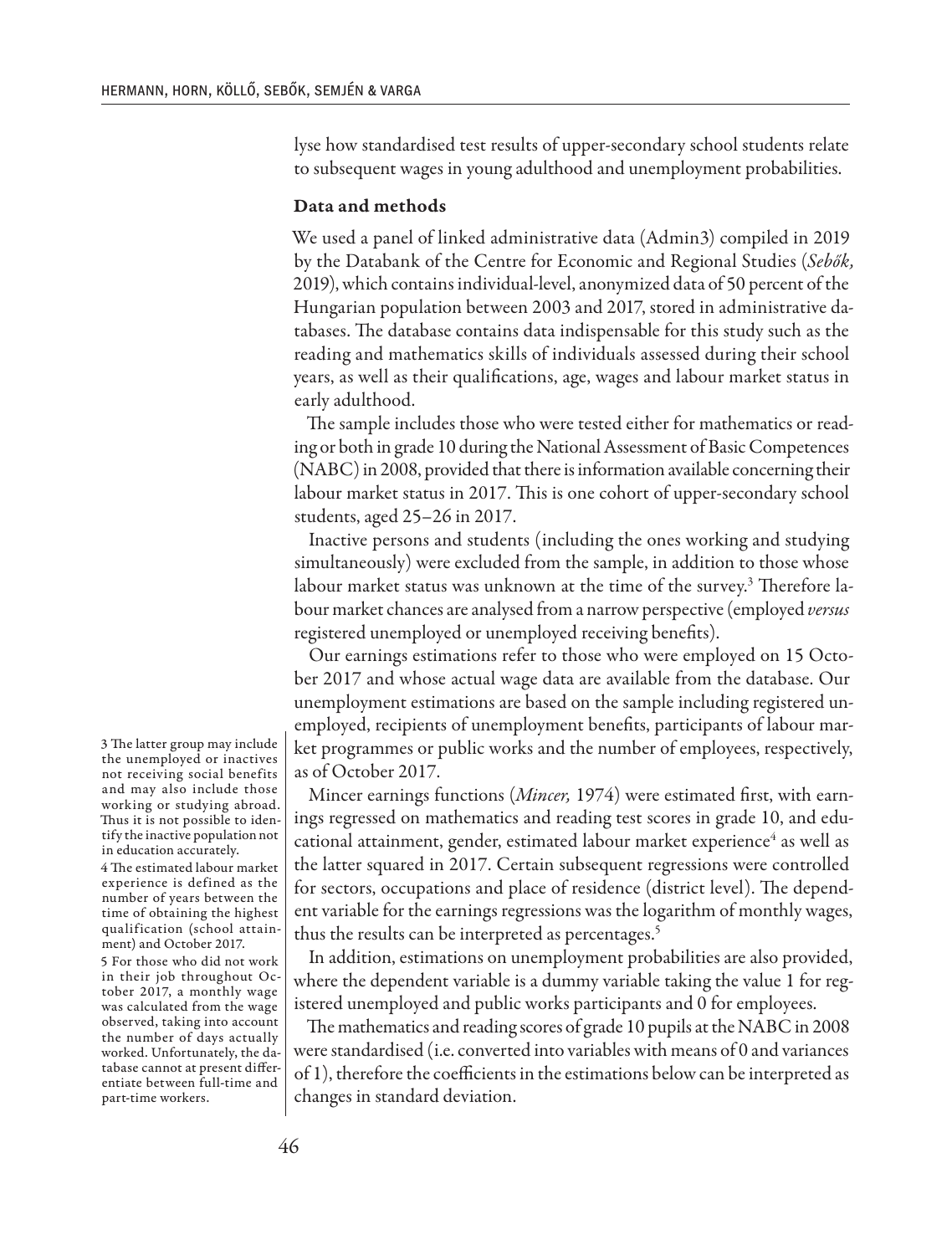#### Results – total sample

*Figures 2.1.1* and *2.1.2* show the raw association between standardised test scores and the logarithm of earnings, or unemployment probability, respectively. The Figures reveal, on the one hand, that both mathematics and reading are strongly associated with labour market outcomes, and, on the other hand, that the connection is almost linear, just slightly diverging from the straight line at the ends of the distribution, thus a linear form is adequate to use in the employment and wage equations.



Figure 2.1.1: Association between test scores in grade 10 and the logarithm of earnings

Note: Averages calculated for 20 groups based on test scores. Source: Authors' compilation.



Figure 2.1.2: Association between test scores in grade 10 and unemployment

Note: Averages calculated for 20 groups based on test scores. Source: Authors' compilation.

*Tables 2.1.1* and *2.1.2* show the Mincer regressions estimated for the entire sample described above. The impact of test scores in grade 10 on earnings is shown in *Table 2.1.1* and the impact of test scores on unemployment probability is presented in *Table 2.1.2*. The estimated coefficients are expected to be positive in the first case, and negative in the second.

Column (2) of *Table 2.1.1* relies on mathematics scores as the sole indicator of cognitive skills. It reveals that students achieving one standard deviation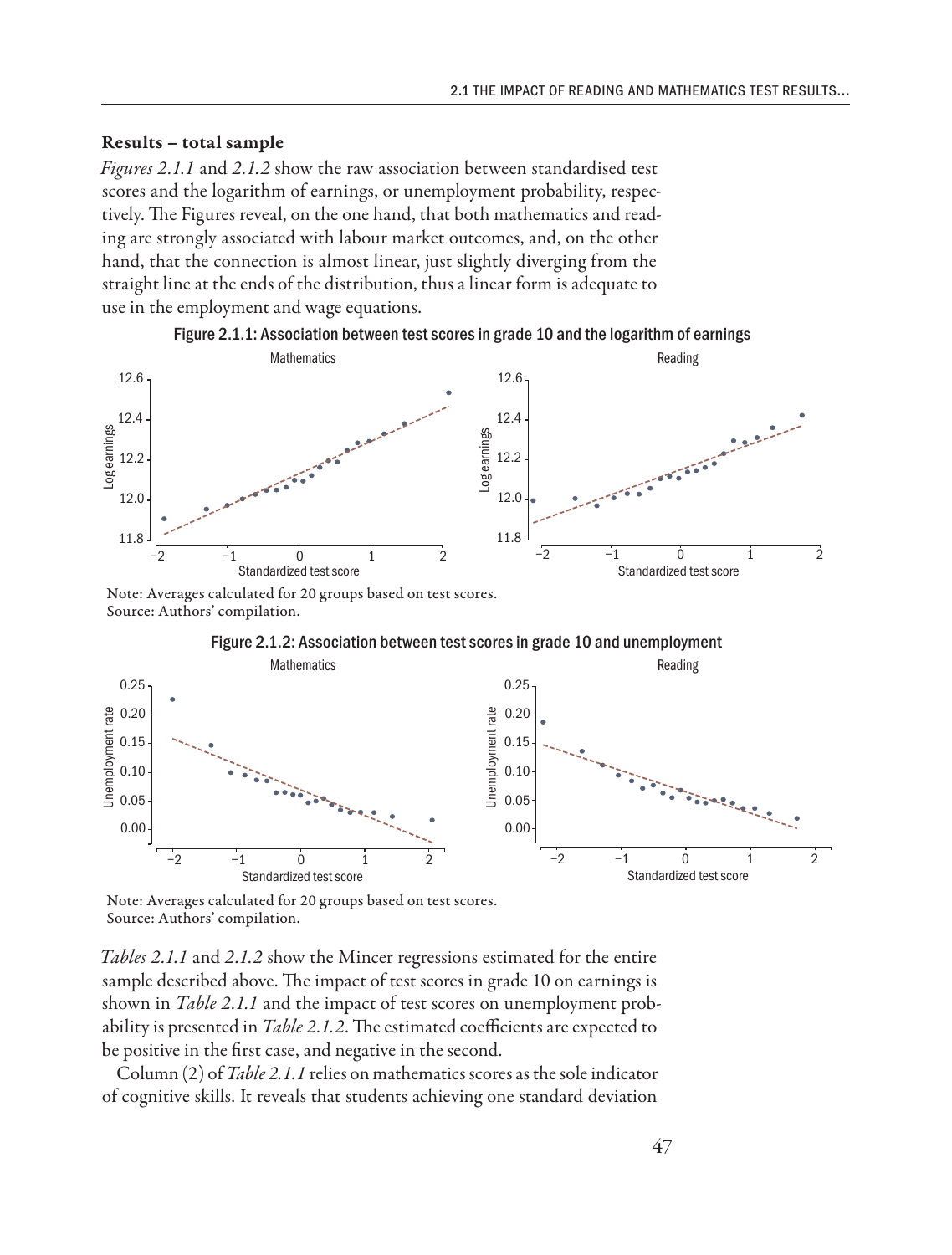higher scores in grade 10 are likely to have 8.5 per cent higher wages in the labour market. Estimates in Column (3) include both mathematics and reading test scores. The results indicate that mathematics scores are more strongly associated with wages than reading scores. For understanding the underlying reasons, a more thorough research is needed than the present descriptive study.<sup>6</sup>

|                           | (1)        | (2)                    | (3)          | (4)         |
|---------------------------|------------|------------------------|--------------|-------------|
| <b>Vocational school</b>  | $0.122**$  | $0.137***$             | $0.138***$   | $0.0966**$  |
|                           | (0.0532)   | (0.0529)               | (0.0529)     | (0.0471)    |
| Secondary school          | $0.203***$ | $0.144***$             | $0.137***$   | $0.0987**$  |
| (Matura)                  | (0.0512)   | (0.0510)               | (0.0511)     | (0.0454)    |
| <b>Higher education</b>   | $0.591***$ | $0.454***$             | $0.440***$   | $0.280***$  |
| degree                    | (0.0585)   | (0.0588)               | (0.0590)     | (0.0528)    |
| <b>Mathematics scores</b> |            | $0.0850***$            | $0.0752***$  | $0.0448***$ |
|                           |            | (0.00499)              | (0.00622)    | (0.00561)   |
| Reading scores            |            |                        | $0.0166$ *** | 0.00685     |
|                           |            |                        | (0.00636)    | (0.00571)   |
| Constant                  | $11.71***$ | $11.81$ <sup>***</sup> | 11.82***     | $11.70***$  |
|                           | (0.0628)   | (0.0627)               | (0.0628)     | (0.0940)    |
| <b>Fixed effects</b>      |            |                        |              |             |
| Sector                    |            |                        |              | Yes         |
| Occupation                |            |                        |              | Yes         |
| <b>District</b>           |            |                        |              | Yes         |
| N                         | 28,188     | 28,188                 | 28,188       | 28,136      |
| $R^2$                     | 0.077      | 0.087                  | 0.087        | 0.299       |

Table 2.1.1: Impact of test scores in grade 10 on the logarithm of earnings in young adulthood

Note: OLS-estimations.

Dependent variable: logarithm of monthly wages. Control variables not shown in the table: gender, potential work experience and its square, dummy variables signifying missing values for experience and test scores.

The reference category for qualifications is lower secondary school (8-year general school).

Standard errors are indicated in brackets.

\*\*\*Significant at a 1 per cent, \*\*5 per cent, \* 10 per cent level.

Source: Authors' compilation.

The estimation in column (4) of *Table 2.1.1* contains further control variables that may have an impact on wages regardless of test scores, for example the sector and type of occupation and the location of work. The estimation in Column (4), including all control variables, shows a lower value for the coefficient of the mathematics test score achieved in grade 10, as compared to the figure in Column (3), but the connection is still significant and strong. The results of equation (4) indicate that better cognitive skills not only enable people to get jobs in better paid occupations, but persons with higher mathematics scores also tend to have higher earnings within a given occupation. It may be concluded that in Hungary cognitive skills in upper secondary school are strongly associated with subsequent wages in early adulthood.

6 Considering the rather strong association between the two test scores, it is difficult to separate the effect sizes. The correlation between the two test scores ranges between 0.7–0.8 in Grade 10 in the various years.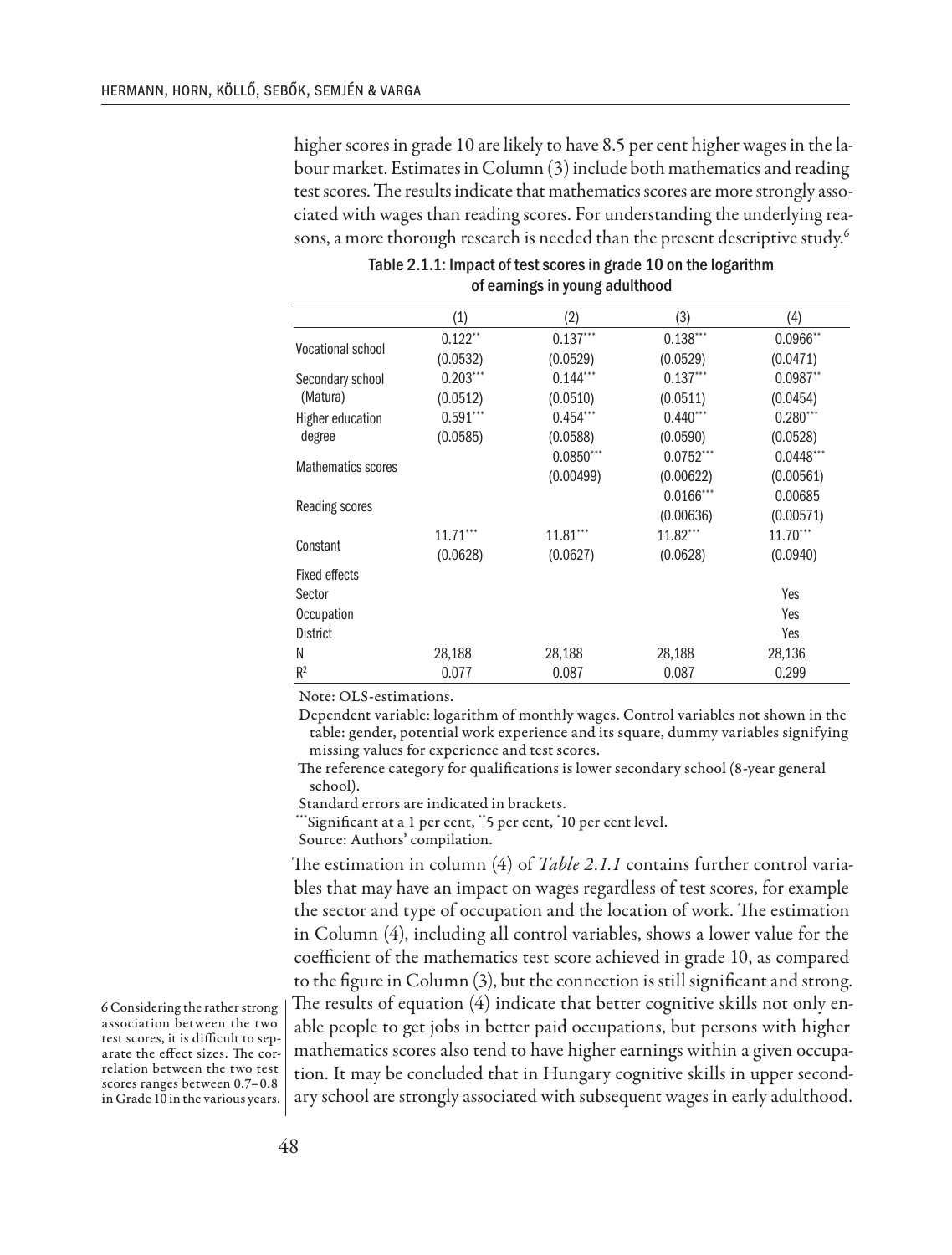*Table 2.1.2* shows the association between cognitive skills and the probability of unemployment in the total sample. Similarly to wages, mathematics test scores achieved in grade 10 are strongly associated with the probability of becoming unemployed. Column (2) relies on mathematics test scores as the indicator of cognitive skills. Our results indicate that one standard deviation increase in results in grade 10 reduces the probability of unemployment by 2.7 percentage points in young adulthood. Column (3) includes both mathematics and reading scores. Similarly to wages, the explanatory power of mathematics test scores is stronger, but unemployment probabilities of individuals are also significantly explained by their reading skills. After taking local labour market control variables into account, coefficients in Column (4) are lower but still significant.

|                                  | (1)          | (2)           | (3)          | (4)            |
|----------------------------------|--------------|---------------|--------------|----------------|
| <b>Vocational school</b>         | $-0.0395***$ | $-0.0397***$  | $-0.0395***$ | $-0.0300$ ***  |
|                                  | (0.00842)    | (0.00765)     | (0.00761)    | (0.00682)      |
| Secondary school                 | $-0.0928***$ | $-0.0664***$  | $-0.0604***$ | $-0.0507***$   |
| (Matura)                         | (0.0159)     | (0.0147)      | (0.0145)     | (0.0129)       |
| Higher education                 | $-0.0977***$ | $-0.0655$ *** | $-0.0585***$ | $-0.0531***$   |
| degree                           | (0.00992)    | (0.0106)      | (0.0110)     | (0.00918)      |
| <b>Mathematics scores</b>        |              | $-0.0270$ *** | $-0.0202***$ | $-0.0146$ ***  |
|                                  |              | (0.00155)     | (0.00195)    | (0.00172)      |
| Reading scores                   |              |               | $-0.0112***$ | $-0.00481$ *** |
|                                  |              |               | (0.00196)    | (0.00173)      |
| District fixed effect            |              |               |              | Yes            |
| N                                | 31,855       | 31,855        | 31,843       | 31,326         |
| Estimated average<br>probability | 0.0674       | 0.0674        | 0.0674       | 0.0683         |

Table 2.1.2: Impact of test scores in grade 10 on the probability of unemployment in young adulthood, marginal effects

Note: Probit estimates.

Dependent variable: Registered unemployed or public works participant (1) or employee (0). Control variables not shown in the table: gender, potential work experience and its square, dummy variables signifying missing values for experience and test scores.

The reference category for qualifications is lower secondary school.

Standard errors are indicated in brackets.

\*\*\*Significant at a 1 per cent, \*\*5 per cent, \* 10 per cent level.

Source: Authors' compilation.

#### Results by school attainment

*Tables 2.1.3* and *2.1.4* show the last specifications of the tables above, containing all control variables, estimated for subgroups by school attainment. *Table 2.1.3* indicates that the association between cognitive skills and wages is stronger among higher education graduates, compared to those with lower qualifications, but the situation completely different for labour market chanc-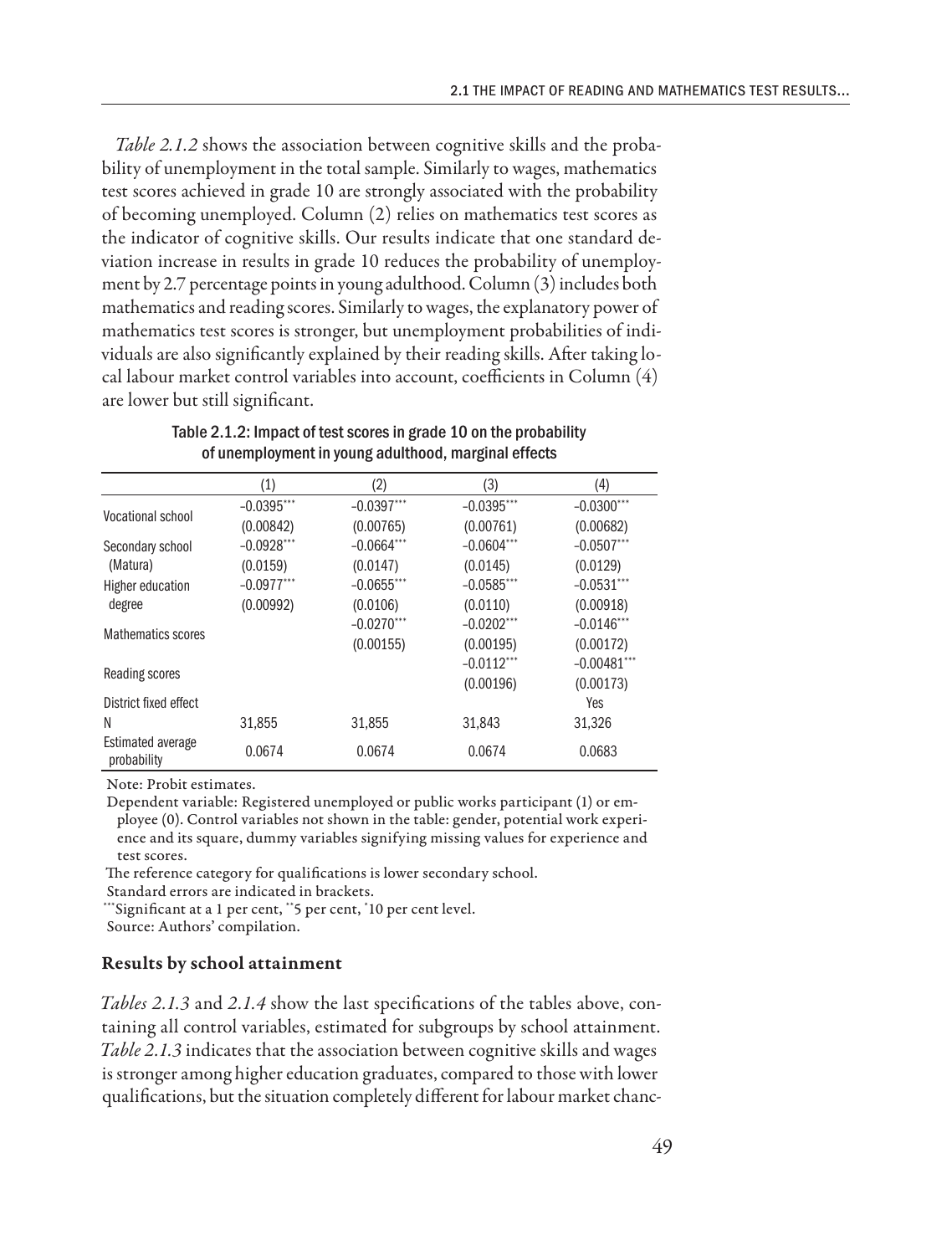es: *Table 2.1.4* shows that cognitive skills at upper-secondary school are far more strongly associated with subsequent labour market outcomes (employment status, or the chance of becoming unemployed) among the low-qualified than among higher education graduates.

|                           | Low-education level<br>(lower-secondary)<br>or vocational school) | Secondary level<br>(Matura) | Higher education level<br>(BA or above) |
|---------------------------|-------------------------------------------------------------------|-----------------------------|-----------------------------------------|
| <b>Mathematics scores</b> | 0.0192                                                            | $0.0370***$                 | $0.0758***$                             |
|                           | (0.0128)                                                          | (0.00808)                   | (0.00996)                               |
| Reading scores            | 0.00673                                                           | 0.0102                      | 0.00650                                 |
|                           | (0.0123)                                                          | (0.00801)                   | (0.0112)                                |
| N                         | 4.948                                                             | 14,644                      | 8.544                                   |
| R <sup>2</sup>            | 0.300                                                             | 0.250                       | 0.319                                   |

| Table 2.1.3: Impact of test scores in grade 10 on the logarithm of earnings |
|-----------------------------------------------------------------------------|
| in young adulthood by school attainment                                     |

Note: OLS-estimation.

Dependent variable: logarithm of monthly wages. Control variables not shown in the table: gender, potential work experience and its square, dummy variables signifying missing values for experience and test scores as well as sector, occupation and district fixed effects.

Standard errors are indicated in brackets.

\*\*\*Significant at a 1 per cent, \*\*5 per cent, \* 10 per cent level.

Source: Authors' compilation.

| Table 2.1.4: Impact of test scores in grade 10 on the probability of unemployment |
|-----------------------------------------------------------------------------------|
| in young adulthood by school attainment, marginal effects                         |

|                                  | Low-education level<br>(lower-secondary)<br>or vocational school) | Secondary level<br>(Matura) | Higher education level<br>(BA or above) |
|----------------------------------|-------------------------------------------------------------------|-----------------------------|-----------------------------------------|
| <b>Mathematics scores</b>        | $-0.0319***$                                                      | $-0.0136***$                | $-0.0160***$                            |
|                                  | (0.00618)                                                         | (0.00274)                   | (0.00305)                               |
| Reading scores                   | $-0.0194***$                                                      | $-0.00201$                  | $-0.00301$                              |
|                                  | (0.00609)                                                         | (0.00274)                   | (0.00337)                               |
| N                                | 5,624                                                             | 15,642                      | 6,615                                   |
| Estimated average<br>probability | 0.141                                                             | 0.0699                      | 0.0385                                  |

Note: Probit estimates.

Dependent variable: Registered unemployed or public works participant (1) or employee (0). Control variables not shown in the table: gender, potential work experience and its square, dummy variables signifying missing values for experience and test scores.

Standard errors are indicated in brackets.

\*\*\*Significant at a 1 per cent, \*\*5 per cent, \* 10 per cent level.

Source: Authors' compilation.

The above findings reveal that in the case of the low-qualified better cognitive skills strongly contribute to avoiding unemployment; however, they do not substantially contribute to higher (observed) wages. By contrast, among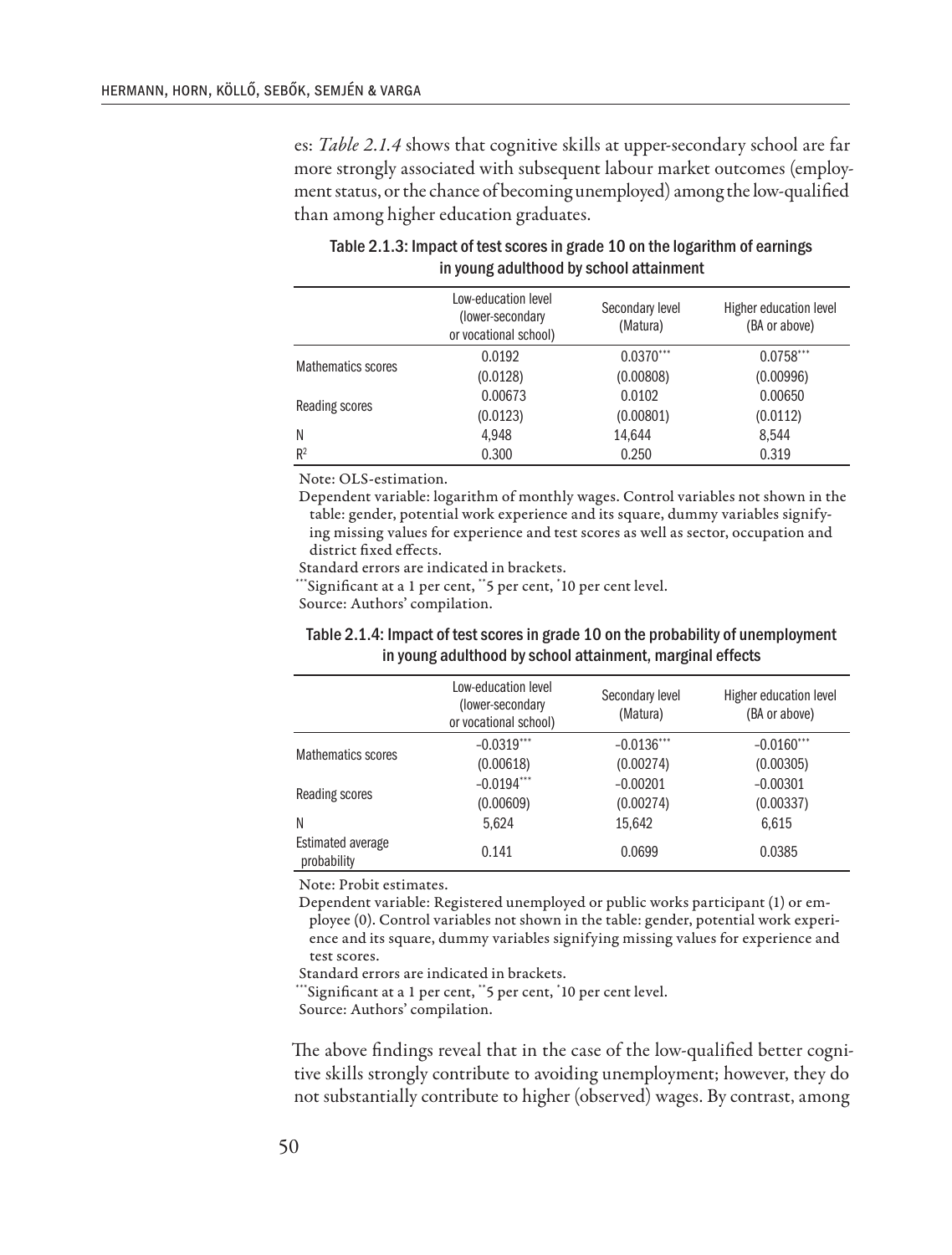higher education graduates, better skills result in a smaller reduction in the probability of unemployment, but contribute more substantially to higher wages. Considering that the standard deviation of wages is smaller at the lower end of the qualification distribution than at the top, while the standard deviation of the probability of unemployment is much smaller at the top, the findings of this study are by no means surprising. Nevertheless, in order to better understand the mechanism behind the associations between cognitive skills assessed at upper-secondary school and labour market outcomes in early adulthood in Hungary, further research is warranted.

### Conclusion

The impact of the quality of education on the level of cognitive skills has been well documented. Other factors also influencing their level include – among others – family environment, peer groups and health. The latter are not easily influenced by social policy instruments, while the quality of education, which may significantly improve the cognitive skills, and thus the labour market chances of the population, is much easier to raise.

This study is the first to show in Hungary that the cognitive skills of pupils assessed in grade 10 are strongly associated with labour market success in young adulthood. Our findings indicate that one standard deviation increment in mathematics test results may increase future earnings even by 8–9 per cent on the whole, but within a given occupation or sector, the increase is also about 5 per cent. Furthermore, better cognitive skills are likely to substantially reduce the risk of unemployment: overall, one standard deviation increase in mathematics test results decreases the probability of unemployment by approximately 2.7 percentage points. Accordingly, the likelihood of unemployment for adults with skills considerably (i.e. by about 2 standard deviation units) better than the average are negligible – between 1 and 2 per cent –, while those with substantially worse than average skills face a more than 10 per cent probability of becoming unemployed.

When analysing cognitive skills and labour market success by qualification level, it is seen that cognitive skills are more likely to have an impact on wages among the highly qualified, while they are more strongly associated with unemployment risks among the low-qualified. One of the reasons for this pattern is that better cognitive skills contribute to avoiding unemployment on the one hand (if this is an immediate threat, for example in the case of the low-qualified), and, on the other hand, they result in higher earnings through better occupations, higher positions and higher wages, which is mainly observed among the highly qualified.